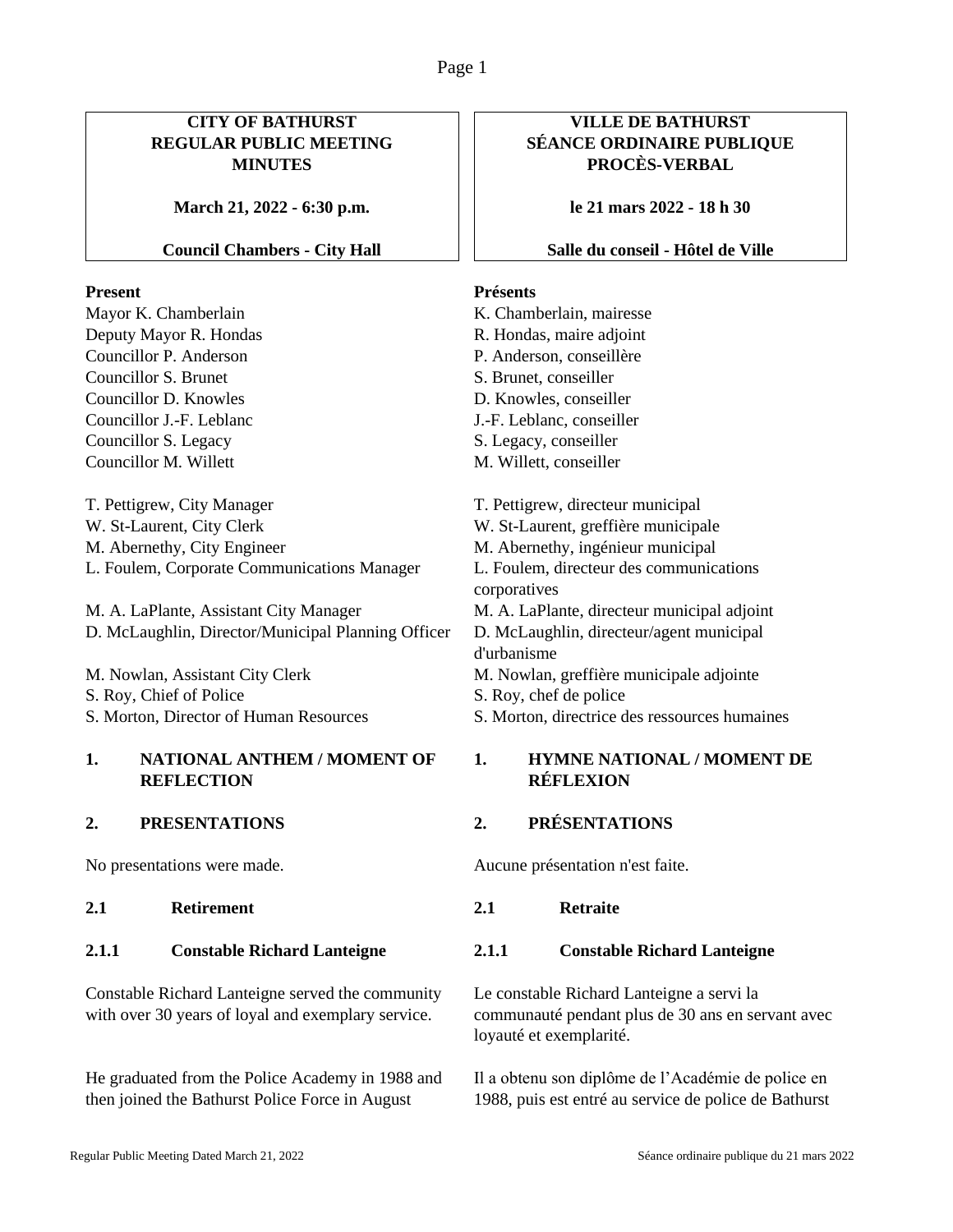# Page 2

1989. Richard started his career in the patrol section then was transferred, through a selection process, to various specialized sections, which included the Forensic Identification section, Joint Forces Operations and our Criminal Investigation section, which brought him up to his retirement in 2022.

Constable Lanteigne continues to reside in the area with his wife Lisa.

His work family at the Bathurst Police Force and the City of Bathurst would like to thank him for his years of exemplary service and wish him all the best in his retirement.

Mayor Chamberlain then proceeded to present Constable Lanteigne with a retirement watch.

## **3. ITEMS TO BE ADDED / REMOVED 3. POINTS À AJOUTER / ANNULER**

**Moved by:** Deputy Mayor R. Hondas **Seconded by:** Councillor J.-F. Leblanc

### **5. DECLARATION OF CONFLICT OF INTEREST**

No conflicts of interest were declared. Aucun conflit d'intérêts n'est déclaré.

## **6.1 Regular Public Meeting Held on February 22, 2022**

**Moved by:** Councillor S. Legacy **Seconded by:** Councillor D. Knowles en août 1989. Richard a commencé sa carrière dans la section des patrouilles, puis a été transféré, dans le cadre d'un processus de sélection, à diverses sections spécialisées, y compris la section de l'identification judiciaire, les opérations policières conjointes et notre section des enquêtes criminelles, qui l'a mené à sa retraite en 2022.

Le constable Lanteigne demeure dans la région avec son épouse Lisa.

Sa famille de travail au sein du Service de police de Bathurst et de la Ville de Bathurst tient à le remercier pour ses années de service exemplaire et lui souhaite une bonne retraite.

La mairesse Chamberlain présente ensuite une montre de retraite au constable Lanteigne.

No items were added or removed. Aucun point n'est ajouté ou annulé.

### **4. ADOPTION OF AGENDA 4. APPROBATION DE L'ORDRE DU JOUR**

**Proposé par:** R. Hondas, maire adjoint **Appuyé par:** J.-F. Leblanc, conseiller

That the Agenda be approved as presented. Que l'ordre du jour soit approuvé comme présenté.

# **MOTION CARRIED MOTION ADOPTÉE**

# **5. DÉCLARATION DE CONFLIT D'INTÉRÊTS**

# **6. ADOPTION OF MINUTES 6. APPROBATION DU PROCÈS-VERBAL**

# **6.1 Séance ordinaire publique tenue le 22 février 2022**

**Proposé par:** S. Legacy, conseiller **Appuyé par:** D. Knowles, conseiller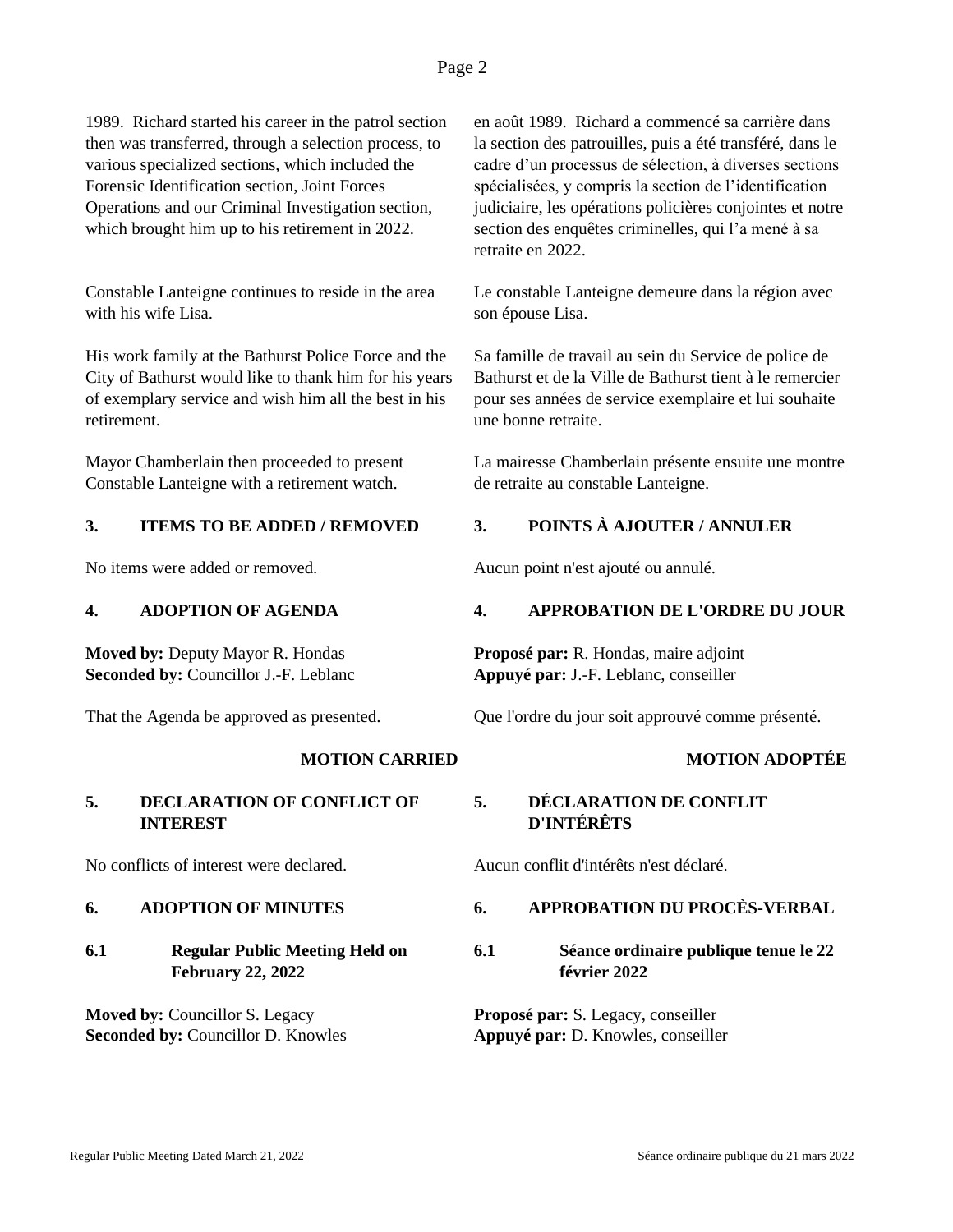That the minutes of the Regular Public Meeting dated February 22, 2022 be approved as circulated.

Que le procès-verbal de la séance ordinaire publique daté du 22 février 2022 soit approuvé comme distribué.

**6.2 Séance extraordinaire publique tenue** 

**le 28 février 2022**

**Proposé par:** D. Knowles, conseiller **Appuyé par:** S. Legacy, conseiller

### **MOTION CARRIED MOTION ADOPTÉE**

**6.2 Special Public Meeting Held on February 28, 2022**

**Moved by:** Councillor D. Knowles **Seconded by:** Councillor S. Legacy

That the minutes of the Special Public Meeting dated February 28, 2022 be approved as circulated.

publique daté du 28 février 2022 soit approuvé comme distribué.

Que le procès-verbal de la séance extraordinaire

# **MOTION CARRIED MOTION ADOPTÉE**

**6.3 Special Public Meeting Held on March 14, 2022**

**Moved by:** Councillor J.-F. Leblanc **Seconded by:** Deputy Mayor R. Hondas

That the minutes of the Special Public Meeting dated March 14, 2022 be approved as circulated.

# **7. DELEGATIONS / PETITIONS 7. DÉLÉGATIONS / PÉTITIONS**

### **8.1 Accounts Payable Totals for the Month of February 2022**

**Moved by:** Councillor M. Willett **Seconded by:** Councillor P. Anderson

That the accounts payable totals, including payroll, for the month of February 2022, be approved as follows:

**6.3 Séance extraordinaire publique tenue le 14 mars 2022**

**Proposé par:** J.-F. Leblanc, conseiller **Appuyé par:** R. Hondas, maire adjoint

Que le procès-verbal de la séance extraordinaire publique daté du 14 mars 2022 soit approuvé comme distribué.

### **MOTION CARRIED MOTION ADOPTÉE**

No delegations or petitions were presented. Aucune délégation ni pétition n'est présentée.

**8. FINANCE 8. FINANCES**

### **8.1 Total des comptes fournisseurs pour le mois de février 2022**

**Proposé par:** M. Willett, conseiller **Appuyé par:** P. Anderson, conseillère

Que les comptes fournisseurs, incluant les salaires, pour le mois de février 2022 soient approuvés comme indiqué ci-dessous :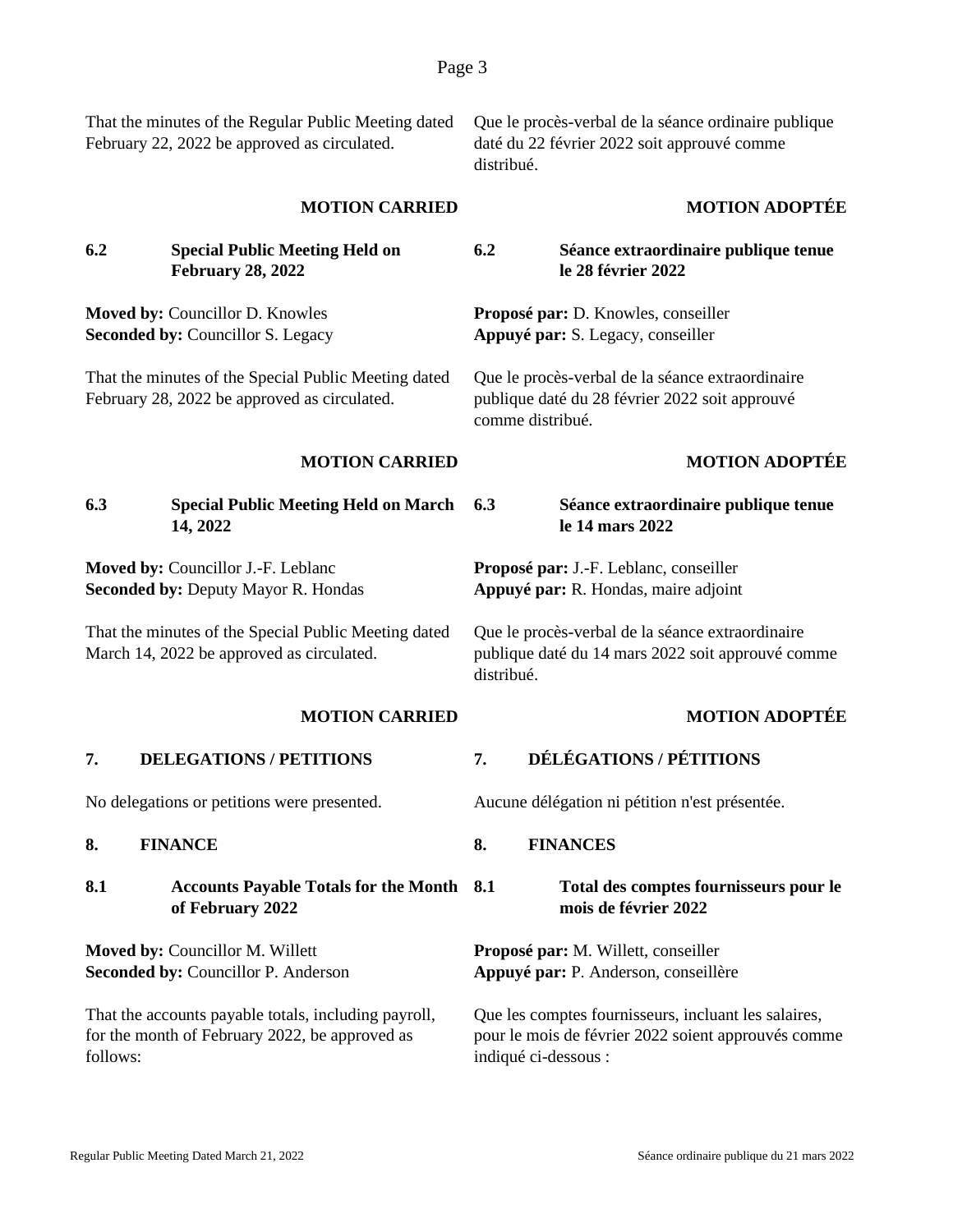Operating - \$1,320,712 Capital - \$108,663 Total - \$2,527,249

**9.1 Proposed Municipal Plan and Zoning By-Law Amendments - 2305 & 2315 St. Peter Avenue**

**9.1.1 Receipt of the Planning Advisory Committee Recommendations - 2305 & 2315 St. Peter Avenue**

Mr. D. McLaughlin, municipal planning officer, presented the recommendations of the planning advisory committee regarding the properties located at 2305 and 2315 St. Peter Avenue.

Eleven terms and conditions for the properties located at 2305 St-Peter Avenue having PID number 20898763 and 2315 St-Peter Avenue having PID number 20911228 established by the planning advisory committee were presented to council.

# **9.1.2 Hearing of Objections or Support - Proposed Amendments to Zoning By-Law - 2305 & 2315 St. Peter Avenue**

The City Clerk informed the group that the notices required by the Community Planning Act and pertaining to the draft amendment of the Zoning By-Law were published. She added that no letters of objection were received.

Mayor Chamberlain invited the public three times to present their objections or support to the proposed amendments to zoning by-law for the properties located at 2305 and 2315 St. Peter Avenue.

Opération : 1 320 712 \$ Capital : 108 663 \$ Total : 2 527 249 \$

### **MOTION CARRIED MOTION ADOPTÉE**

- **9. MUNICIPAL BY-LAWS 9. ARRÊTÉS MUNICIPAUX**
	- **9.1 Modifications proposées au plan municipal et à l'arrêté de zonage - 2305 et 2315, avenue St. Peter**
	- **9.1.1 Réception des recommandations du Comité consultatif en matière d'urbanisme - 2305 et 2315, avenue St. Peter**

M. D. McLaughlin, agent municipal d'urbanisme, présente les recommandations du comité consultatif en matière d'urbanisme relativement aux propriétés situées au 2305 and 2315, avenue St. Peter.

Onze conditions pour les propriétés situées au 2305 avenue St Peter ayant le numéro cadastral 20898763 et au 2315, avenue St Peter ayant le numéro cadastral 20898763 établies par le comité consultatif en matière d'urbanisme sont présentées au conseil.

# **9.1.2 Audience d'oppositions ou d'appuis - Modifications proosées à l'arrêté de zonage - 2305 et 2315, avenue St. Peter**

La greffière municipale avise le groupe que les avis exigés par la Loi sur l'urbanisme et se rapportant au projet de modification de l'Arrêté de zonage ont été publiés. Elle ajoute qu'aucune objection écrite n'a été reçue.

La mairesse Chamberlain invite le public à trois reprises pour présenter leur opposition ou appui aux modifications proposées à l'arrêté de zonage pour les propriétés situées au 2305 et 2315, avenue St. Peter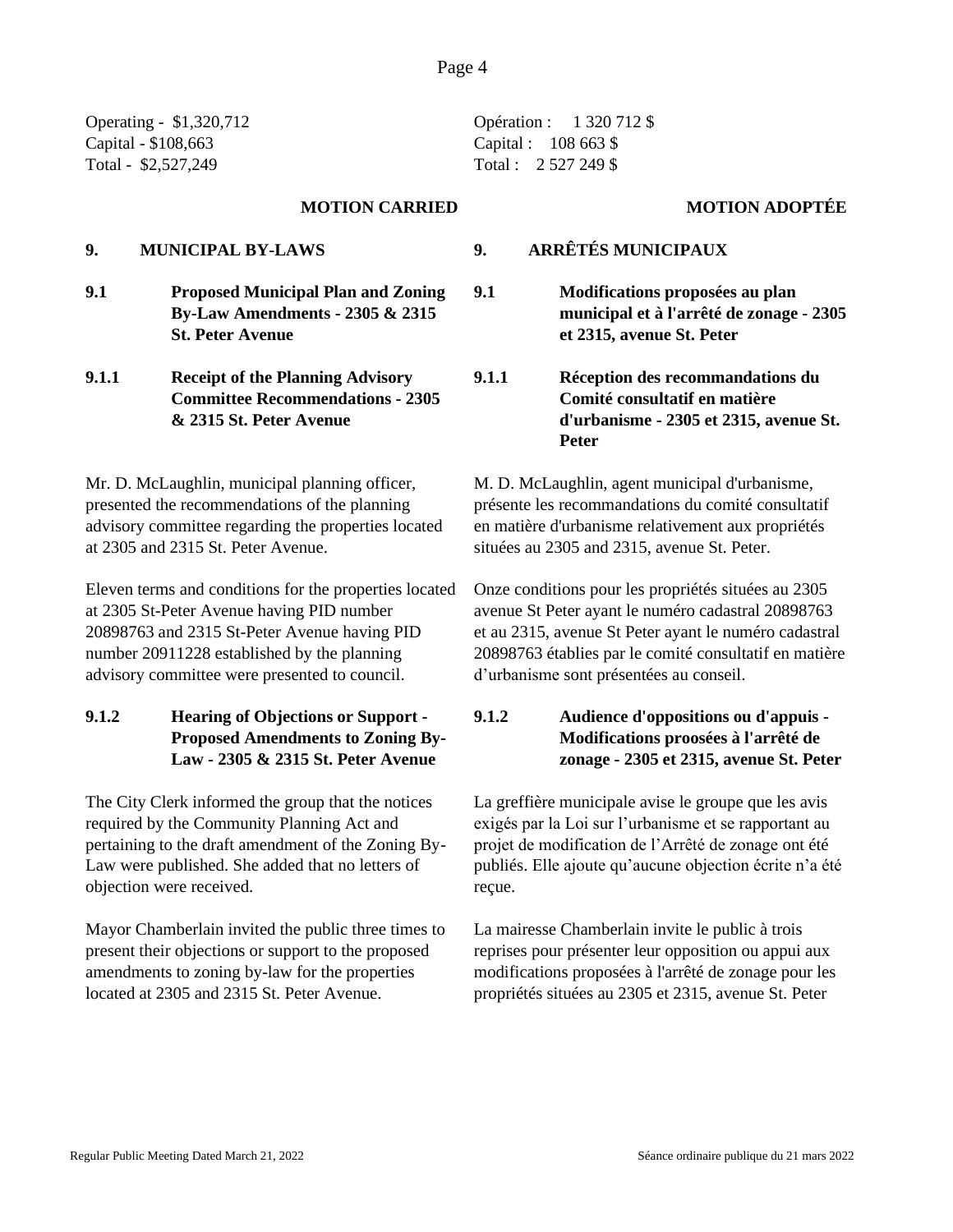**9.1.3 By-Law 2022-02M, entitled "A By-Law to Amend By-Law No. 2006-01 Entitled "The City of Bathurst Municipal Plan By-Law""**

**Moved by:** Councillor S. Brunet **Seconded by:** Councillor M. Willett

That the proposed By-Law 2022-02M entitled "A By-Law To Amend By-Law No. 2006-01 Entitled "The City Of Bathurst Municipal Plan By-Law"" shall be read 3 times by title as per requirements specified in the Local Governance Act, section 15 (3); and

That the above mentioned proposed By-Law may be examined by contacting the City Clerk during regular office hours; and

That the above mentioned proposed By-Law shall be posted to the City of Bathurst Website and Facebook page, as per the Local Governance Act, section 70 (1) c; and

That the purpose of the above-mentioned proposed By-Law is to modify the Municipal plan for a portion of the properties located at 2305 and 2315 St. Peter Avenue having the PID numbers 20898763 and 2091128, to "Integrated Development (ID)" and "Commercial" as shown on Schedule ''A101'' of the said By-Law.

Be it resolved that proposed By-Law 2022-02M entitled "A By-Law To Amend By-Law No. 2006-01 Entitled "The City Of Bathurst Municipal Plan By-Law"" be read for the first time, by title.

# **9.1.4 By-Law 2022-02Z, entitled "A By-Law to Amend By-Law 2008-01 Entitled the City of Bathurst Zoning By-Law"**

**9.1.3 Arrêté 2022-02M, intitulé « Un arrêté visant à modifier l'arrêté 2006-01 intitulé « Arrêté portant adoption du plan municipal de la City of Bathurst » »**

### **9.1.3.1 First Reading of By-Law 2022-02M 9.1.3.1 Première lecture de l'arrêté 2022-02M**

**Proposé par:** S. Brunet, conseiller **Appuyé par:** M. Willett, conseiller

Que l'arrêté 2022-02M intitulé « Un arrêté visant à modifier l'arrêté 2006-01 intitulé « Arrêté portant adoption du plan municipal de la City of Bathurst »» soit lu trois fois par titre, conformément aux exigences énoncées au paragraphe 15(3) de la Loi sur la gouvernance locale; et

Qu'il est possible d'examiner l'arrêté proposé cidessus en communiquant avec la greffière municipale de la Ville pendant les heures normales de bureau; et Que l'arrêté proposé ci-dessus soit affiché sur le site Web de la Ville de Bathurst et sur la page Facebook, conformément à la Loi sur la gouvernance locale, paragraphe 70(1) c; et

Que le but de l'arrêté proposé susmentionné est de modifier le plan municipal d'une partie des propriétés situées au 2305, avenue St. Peter et au 2315, avenue St. Peter ayant les numéros cadastrales 20898763 et 2091128, à «Développement intégré (DI) » et « commerciale », tel qu'indiqué à l'annexe «A101 » dudit arrêté;

Il est résolu que l'arrêté proposé 2022-02M intitulé « Arrêté portant adoption du plan municipal de la City of Bathurst» » soit lu pour la première fois, par titre.

# **MOTION CARRIED MOTION ADOPTÉE**

**9.1.4 Arrêté 2022-02Z, intitulé « Un arrêté pour modifier l'arrêté municipal 2008- 01 intitulé « arrêté de zonage de la City of Bathurst » »**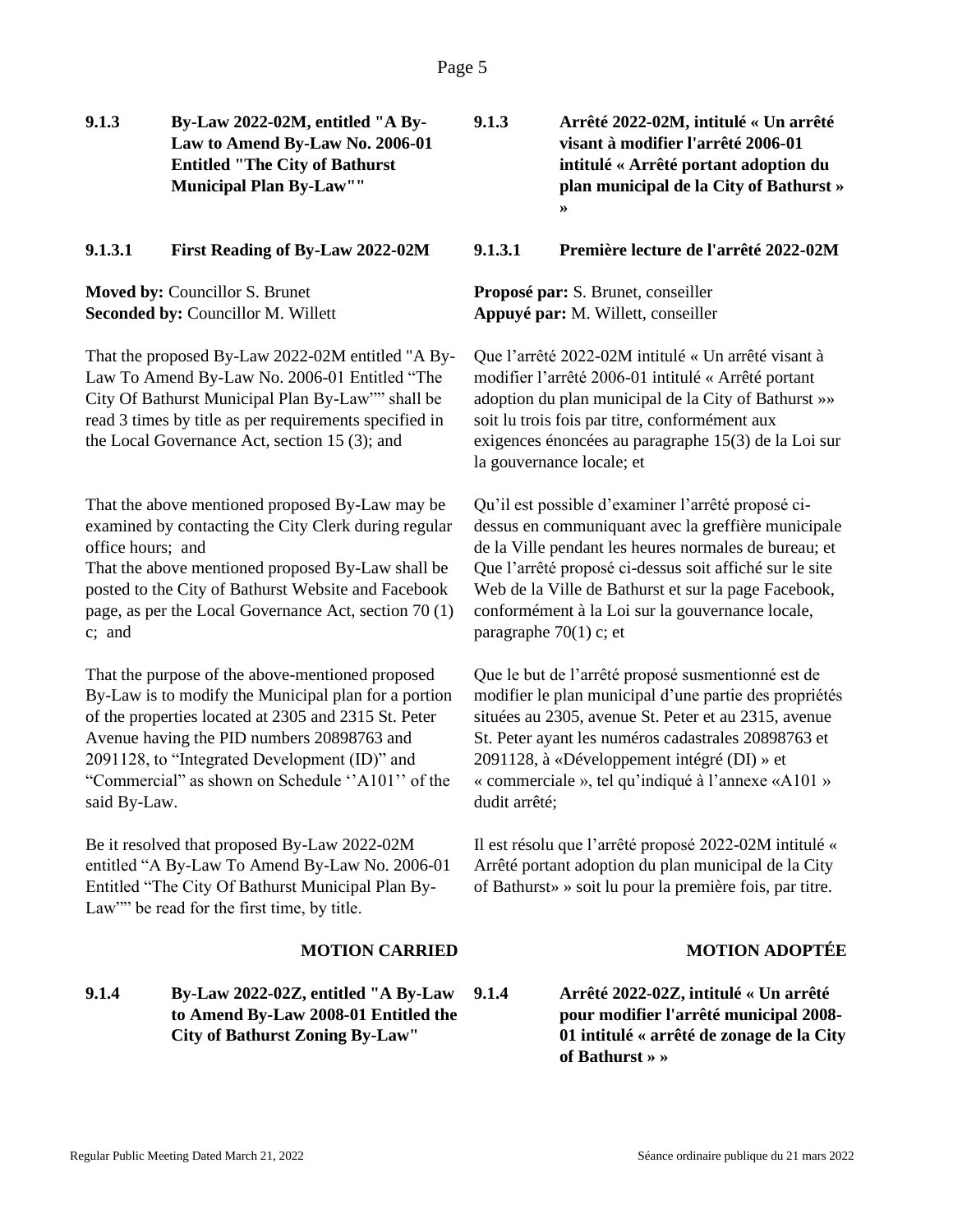# **9.1.4.1 Adoption of Restrictions and Conditions from Planning Advisory Committee**

**Moved by:** Councillor P. Anderson **Seconded by:** Councillor S. Brunet

THAT Council accepts the recommendation of the Planning Advisory Committee dated February 24, 2022, relating to an amendment to the Future Land Use Map (Municipal Plan) and the Zoning By-Law Map (Zoning By-Law) for a portion of the properties located at 2305 & 2315 St-Peter Avenue having the PID numbers **20898763** & **20911228**.

NOW THEREFORE BE IT RESOLVED THAT: The Zoning By-Law amendment is subject to the following terms and conditions:

1. On the property located at 2305 St-Peter Avenue and identified by cadastral number 20898763, no development and or construction shall be permitted nor shall any land, building or structure be used on this property for any other purpose than the following uses:

2. The uses normally permitted in a Medium Density Residential Zone (R3).

3. Each application presented by the developer for a building permit must be accompanied by plans and specifications to scale for the building and the lot. These plans must show surface drainage, the location of any access roads and the location of all services. Each application must be submitted for approval to the Planning Advisory Committee and the Municipal Engineer before any construction work or development is undertaken. Such construction work or development shall be subject to conditions as determined by the Planning Advisory Committee and the Municipal Engineer. The proposed uses of land or a building on the property must be sufficiently similar to or compatible with a use permitted in the By-law for the zone in which the land or building is situated.

# **9.1.4.1 Adoption des restrictions et conditions du Comité consultatif en matière d'urbanisme**

# **Proposé par:** P. Anderson, conseillère **Appuyé par:** S. Brunet, conseiller

QUE le conseil accepte la recommandation du Comité consultatif en matière d'urbanisme en date du 24 février 2022 visant une modification au Plan d'occupation du sol (Plan municipal) et une modification à la carte de zonage (Arrêté de zonage) pour une portion des propriétés situées au 2305 et 2315 avenue St-Peter et portant les NID **20898763** et **20911228**.

## II EST RÉSOLU CE QUI SUIT :

L'amendement à l'arrêté de zonage est sujet aux conditions et selon les modalités suivantes :

1. Sur la propriété située au 2305, avenue St-Peter et identifiée par le numéro cadastral 20898763, aucun aménagement ni aucune construction ne sera permis et aucun terrain, bâtiment ou structure ne sera utilisé sur cette propriété à d'autres fins que les utilisations suivantes :

2. Les utilisations normalement permises dans une zone résidentielle à densité moyenne (R3).

3. Chaque demande présentée par le promoteur pour un permis de construire doit être accompagnée de plans et de spécifications à l'échelle pour le bâtiment et le lot. Ces plans doivent indiquer le drainage de surface, l'emplacement des routes d'accès et l'emplacement de tous les services. Chaque demande doit être soumise à l'approbation du comité consultatif en matière d'urbanisme et de l'ingénieur municipal avant que des travaux de construction ou d'aménagement ne soient entrepris. Ces travaux de construction ou de développement doivent être assujettis aux conditions déterminées par le Comité consultatif en matière d'urbanisme et l'Ingénieur municipal. Les utilisations proposées d'un terrain ou d'un bâtiment sur la propriété doivent être suffisamment semblables ou compatibles avec une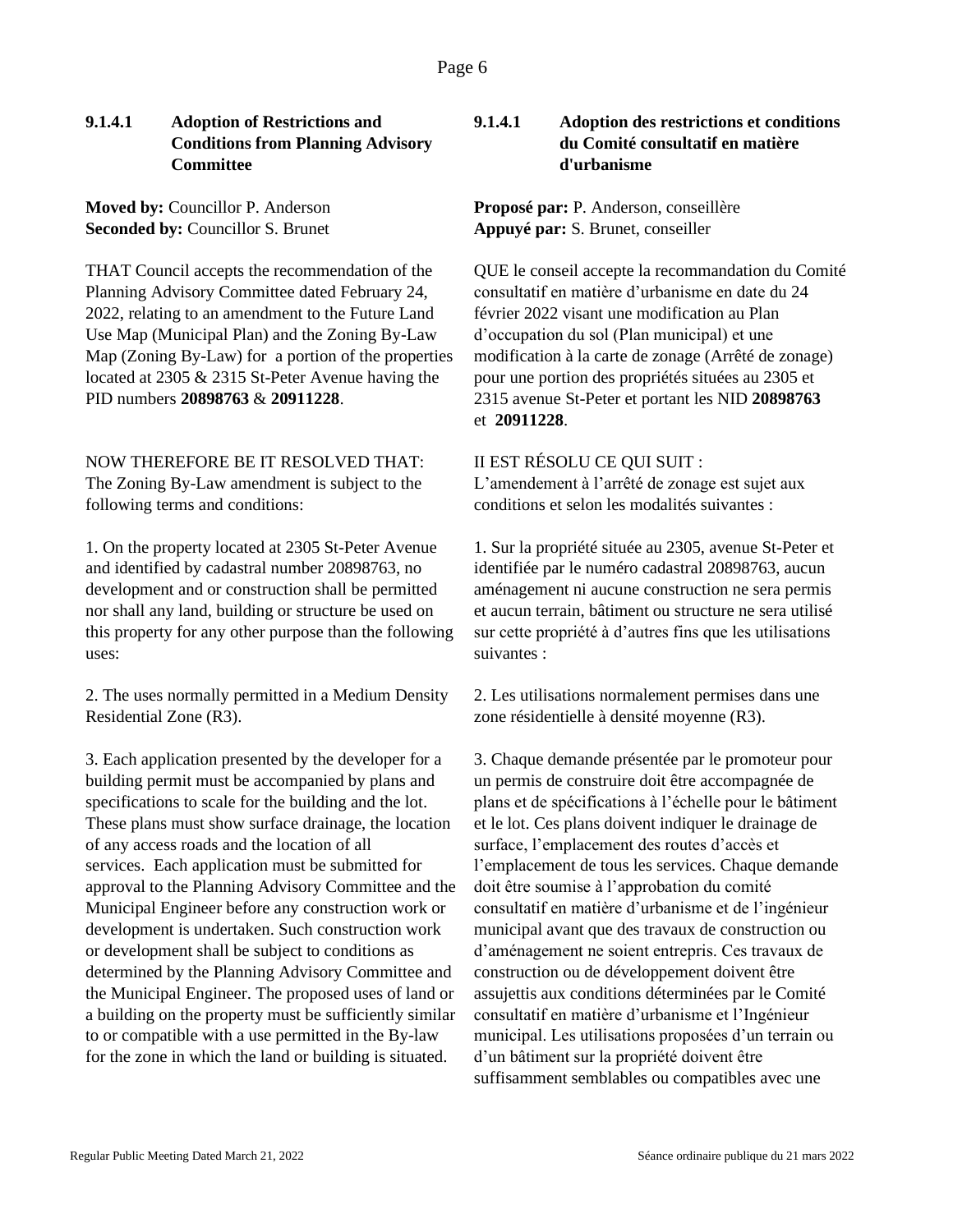4. Land filling shall comply with section 3.24 of the City of Bathurst Zoning by-law.

5. Building foundation over disturbed soil shall meet national building code requirements and an engineer report shall be provided to the City of Bathurst Building Inspector.

6. Any future subdivision of the property will be subject to the Municipal Development Officer approval and proposed subdivision of the property shall conform to the City of Bathurst zoning by-law and subdivision By-Law, National Building Code requirements, National Fire Code requirements and all other municipal and provincial requirements.

7. All future buildings and/or structure setback from bodies of water requirements shall conform to the City of Bathurst zoning by-law section 3.16 GENERAL SETBACK FROM BODIES OF WATER unless approved by the Planning Advisory Committee. The Planning Advisory Committee in reviewing the request shall ensure that any such developments are referred to the Provincial Department of the Environment for review and approval under the Watercourse Alteration Regulation and the Clean Water Act of New Brunswick

8. All development or construction shall conform to section 3 of the City of Bathurst Zoning by-law.

### 3.GENERAL PROVISIONS: LOTS

### 3.3.1 Frontage on Street

(1) No person shall erect or use a building or structure or use any lot of land regulated by this By-law unless the lot of land to be used or the lot upon which the building or structure is situated or to be situated abuts or fronts on a public street or otherwise achieves satisfactory access to a public street as approved by the Planning Advisory Committee.

utilisation permise dans le règlement pour la zone dans laquelle le terrain ou le bâtiment est situé.

4. Le remblayage doit être conforme à l'article 3.24 de l'arrêté de zonage de la ville de Bathurst.

5. Les fondations des bâtiments sur un sol perturbé doivent satisfaire aux exigences du Code national du bâtiment et un rapport de l'ingénieur doit être fourni à l'inspecteur du bâtiment de la Ville de Bathurst.

6. Tout lotissement futur de la propriété sera assujetti à l'approbation de l'agent municipal d'urbanisme et le lotissement proposé de la propriété sera conforme à l'arrêté de zonage et à l'arrêté de lotissement de la Ville de Bathurst, aux exigences du Code national du bâtiment, aux exigences du Code national de prévention des incendies et toutes les autres exigences municipales et provinciales.

7. Tous les futurs bâtiments et/ou ouvrages situés en retrait des plans d'eau doivent être conformes à l'article 3.16 RETRAIT GÉNÉRAL PAR RAPPORT AUX PLANS D'EAU de l'arrêté de zonage de la Ville de Bathurst sauf avec l'approbation du Comité consultatif en matière d'urbanisme. Lors de l'examen de la demande, le Comité consultatif en matière d'urbanisme veille à ce que ces projets soient renvoyés au ministère provincial de l'Environnement pour examen et approbation en vertu du Règlement sur la modification des cours d'eau et de la Loi sur l'assainissement de l'eau du Nouveau-Brunswick.

8. Tout aménagement ou toute construction doit être conforme à l'article 3 de l'arrêté de zonage de la Ville de Bathurst.

# 3.DISPOSITIONS GÉNÉRALES : LOTS 3.3.1 Façade

(1) Il est interdit d'utiliser toute parcelle régie par le présent arrêté ou d'y édifier ou utiliser un bâtiment ou une construction à moins que la parcelle à utiliser ou le lot sur lequel est situé ou doit être situé le bâtiment ou la construction ne donne sur une rue publique ou ne comporte un autre accès satisfaisant à une rue publique qu'approuve le comité consultatif en matière d'urbanisme.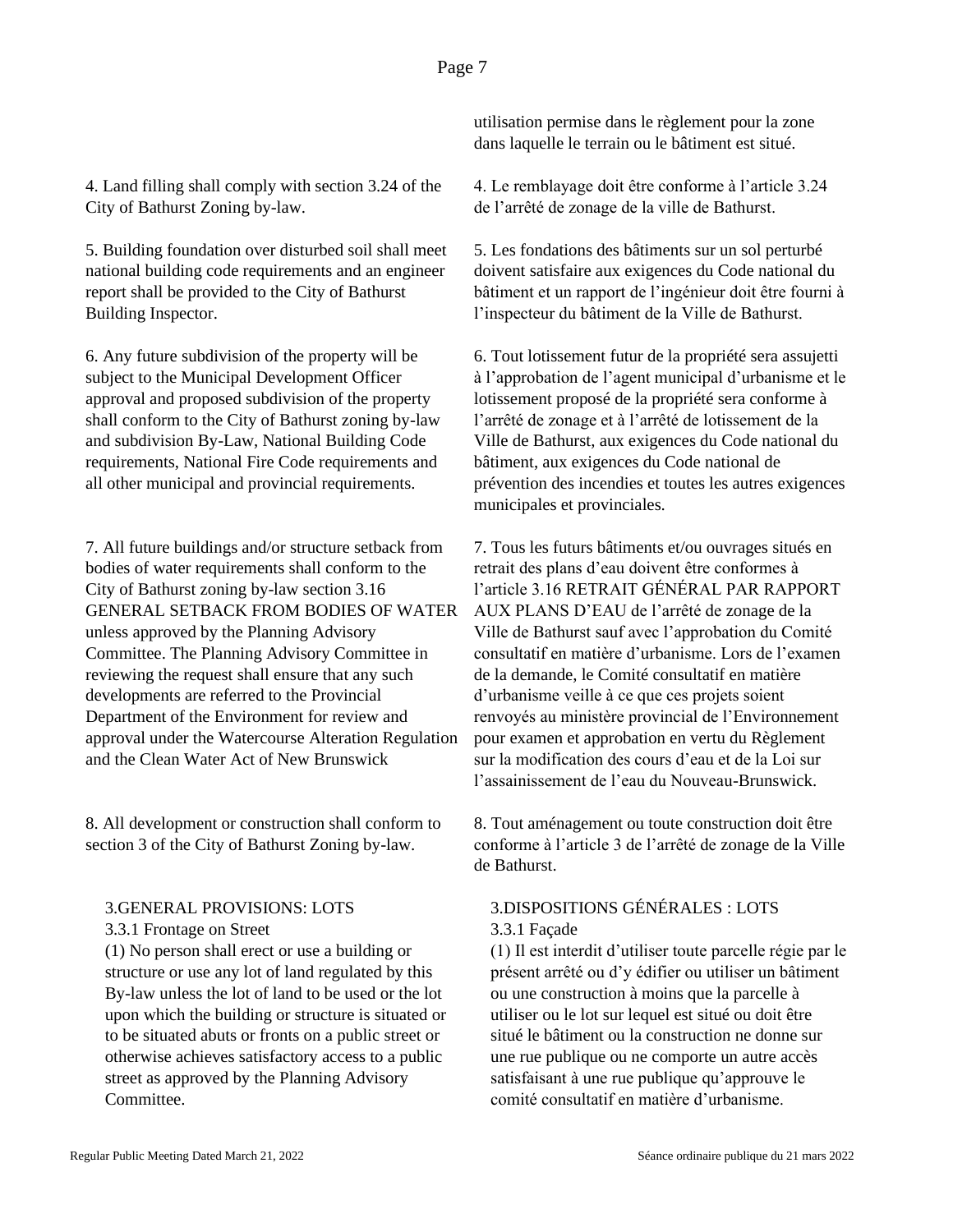9. Developer is encouraged to keep green space as much as possible to blend with the existing character of the area.

10. That any changes to the rezoning application or uses of the property as presented to the Planning Advisory Committee at their meeting of January 11, 2022 application 2022-M002, and any modification to the proposed development of this property shall be approved by the Planning Advisory Committee and is subject to such terms and conditions as may be imposed by the Planning Advisory Committee.

11. All other dispositions of By-Law No. 2008-01 entitled "City of Bathurst Zoning By-Law", including the general dispositions and Tables applicable to a "Medium Density Residential Zone (R3)" shall apply. 9. Le promoteur est encouragé à conserver le plus possible les espaces verts pour qu'ils s'harmonisent avec le caractère actuel de la zone.

10. Que tout changement à la demande de rezonage ou à l'utilisation de la propriété tel qu'il a été présenté au Comité consultatif en matière d'urbanisme à sa réunion du 11 janvier 2022 demande 2022-M002 et toute modification à l'aménagement proposé de cette propriété doivent être approuvées par le Comité consultatif en matière d'urbanisme et sont assujetties aux modalités et conditions qui peuvent être imposées par le Comité consultatif en matière d'urbanisme.

11. Toutes les autres dispositions de l'arrêté 2008-01 intitulé « Arrêté de zonage de la ville de Bathurst », y compris les dispositions générales et les tableaux applicables à une « zone résidentielle à densité moyenne (R3) » s'appliquent.

# **MOTION CARRIED MOTION ADOPTÉE**

### **9.1.4.2 First Reading of By-Law 2022-02Z 9.1.4.2 Première lecture de l'arrêté 2022-02Z**

**Moved by:** Councillor J.-F. Leblanc **Seconded by:** Deputy Mayor R. Hondas

That the proposed By-Law 2022-02Z entitled A By-Law To Amend By-Law No. 2008-01 Entitled "The City of Bathurst Zoning By-Law" shall be read 3 times by title as per requirements specified in the Local Governance Act, section 15 (3); and

That the above mentioned proposed By-Law may be examined by contacting the City Clerk during regular office hours; and

That the above mentioned proposed By-Law shall be posted to the City of Bathurst Website and Facebook page, as per the Local Governance Act, section 70 (1) c; and

That the purpose of the above-mentioned proposed By-Law is to modify the zoning for a portion of the properties located at 2305 and 2315 St. Peter Avenue

**Proposé par:** J.-F. Leblanc, conseiller **Appuyé par:** R. Hondas, maire adjoint

Que l'arrêté 2022-02Z intitulé « Un arrêté pour modifier l'arrêté municipal 2008-01 intitulé « arrêté de zonage de la ville de Bathurst » » soit lu trois fois par titre, conformément aux exigences énoncées au paragraphe 15(3) de la Loi sur la gouvernance locale; et

Qu'il est possible d'examiner l'arrêté proposé cidessus en communiquant avec la greffière municipale de la Ville pendant les heures normales de bureau; et

Que l'arrêté proposé ci-dessus soit affiché sur le site Web de la Ville de Bathurst et sur la page Facebook, conformément à la Loi sur la gouvernance locale, paragraphe 70(1) c; et

Que le but de l'arrêté proposé susmentionné est de modifier le zonage d'une partie des propriétés situées au 2305, avenue St. Peter et au 2315, avenue St. Peter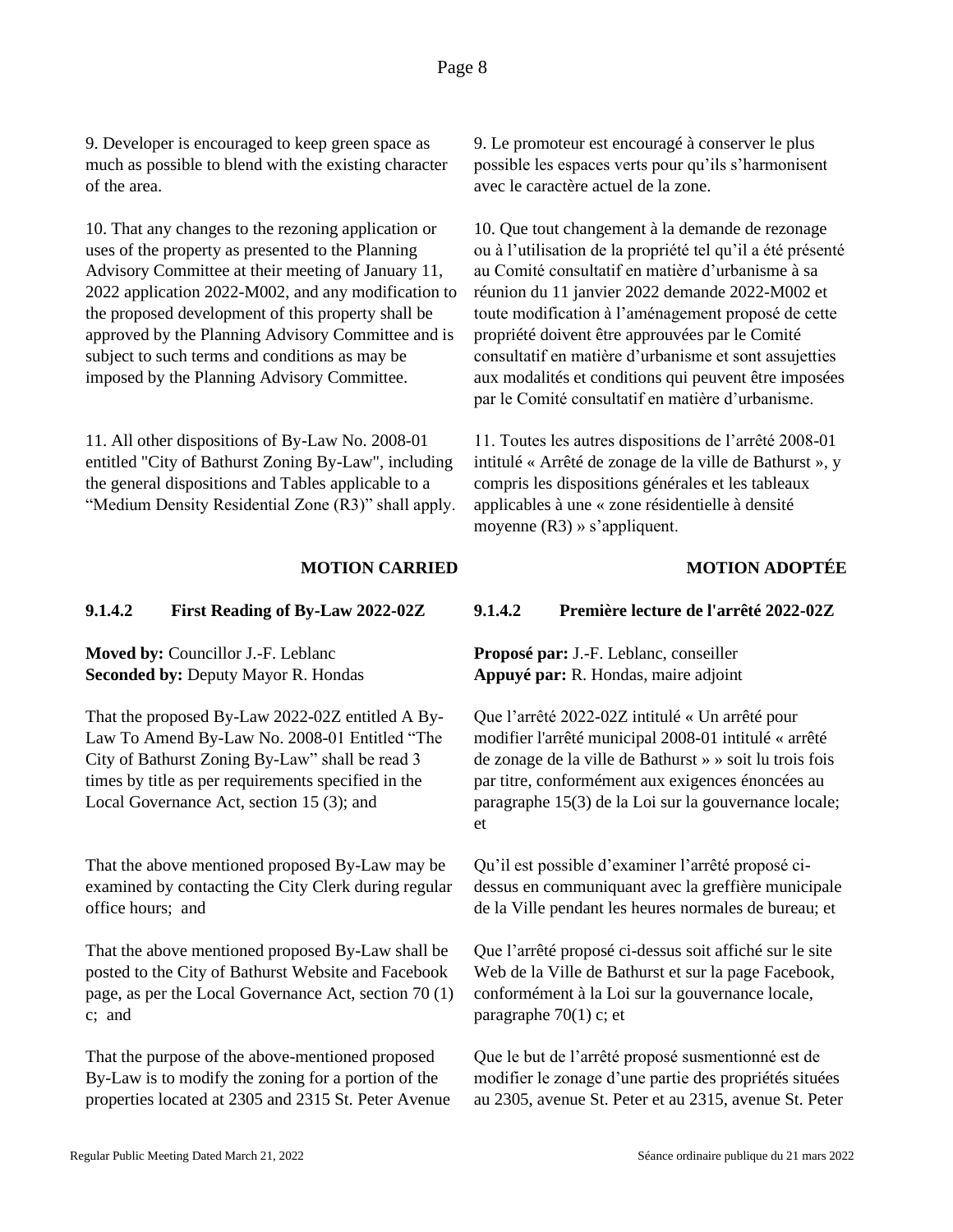having the PID numbers 20898763 and 2091128, to "Integrated Development (ID)" and "Commercial" as shown on Schedule ''A101'' of the said By-Law; and That any development and construction in this zone must comply with the terms and conditions set out in the resolution passed by Bathurst City Council, as shown on Schedule "B" of the said By-Law, pursuant to section 59 of the Community Planning Act.

Be it resolved that proposed By-Law 2022-02Z entitled A By-Law To Amend By-Law No. 2008-01 Entitled "The City of Bathurst Zoning By-Law" be read for the first time, by title.

**10.1 Proposed Five-Year Capital Investment Plan for the "Gas Tax Fund Administrative Agreement"**

**Moved by:** Councillor D. Knowles **Seconded by:** Councillor S. Legacy

That the revised document entitled the City of Bathurst Five-Year Capital Investment Plan for the GTF Administrative Agreement 2019-2023 be adopted.

**Moved by:** Deputy Mayor R. Hondas **Seconded by:** Councillor D. Knowles

WHEREAS five Municipalities in the Chaleur region, along with the Community Inclusion Networks and the AFMNB are working in collaboration on the Public Transit file; and

WHEREAS the firm Vecteur 5, was retained during the call of interest exercise, the aforementioned firm ayant les numéros cadastrales 20898763 et 2091128, à «Développement intégré (DI) » et « commerciale », tel qu'indiqué à l'annexe «A101 » dudit arrêté; et Que tout aménagement et toute construction dans cette zone doivent être conformes aux modalités et conditions énoncées dans la résolution adoptée par le conseil municipal de Bathurst, tel qu'indiqué à l'annexe « B » dudit arrêté, conformément à l'article 59 de la Loi sur l'urbanisme.

Il est résolu que l'arrêté proposé 2022-02Z intitulé « Un arrêté pour modifier l'arrêté municipal 2008-01 intitulé « arrêté de zonage de la ville de Bathurst » » soit lu pour la première fois, par titre.

## **MOTION CARRIED MOTION ADOPTÉE**

# **10. DRAFT RESOLUTIONS 10. RÉSOLUTIONS PROVISOIRES**

**10.1 Proposition du Plan quinquennal d'investissement pour « L'entente fédérale sur la taxe d'essence administrative »**

**Proposé par:** D. Knowles, conseiller **Appuyé par:** S. Legacy, conseiller

Que le document révisé intitulé « Plan quinquennal d'investissement concernant l'Entente fédérale sur la taxe sur l'essence administrative 2019-2023 » soit adopté.

# **MOTION CARRIED MOTION ADOPTÉE**

# **10.2 Public Transit for Chaleur Region 10.2 Transport en commun pour la Région Chaleur**

**Proposé par:** R. Hondas, maire adjoint **Appuyé par:** D. Knowles, conseiller

ATTENDU QUE cinq municipalités de la région Chaleur, le Réseau d'inclusion communautaire (RIC) Chaleur et l'AFMNB travaillent ensemble sur le dossier du transport en commun; et

ATTENDU QU'après analyse des propositions reçues à la suite d'un appel d'intérêts, la firme Vecteur 5 a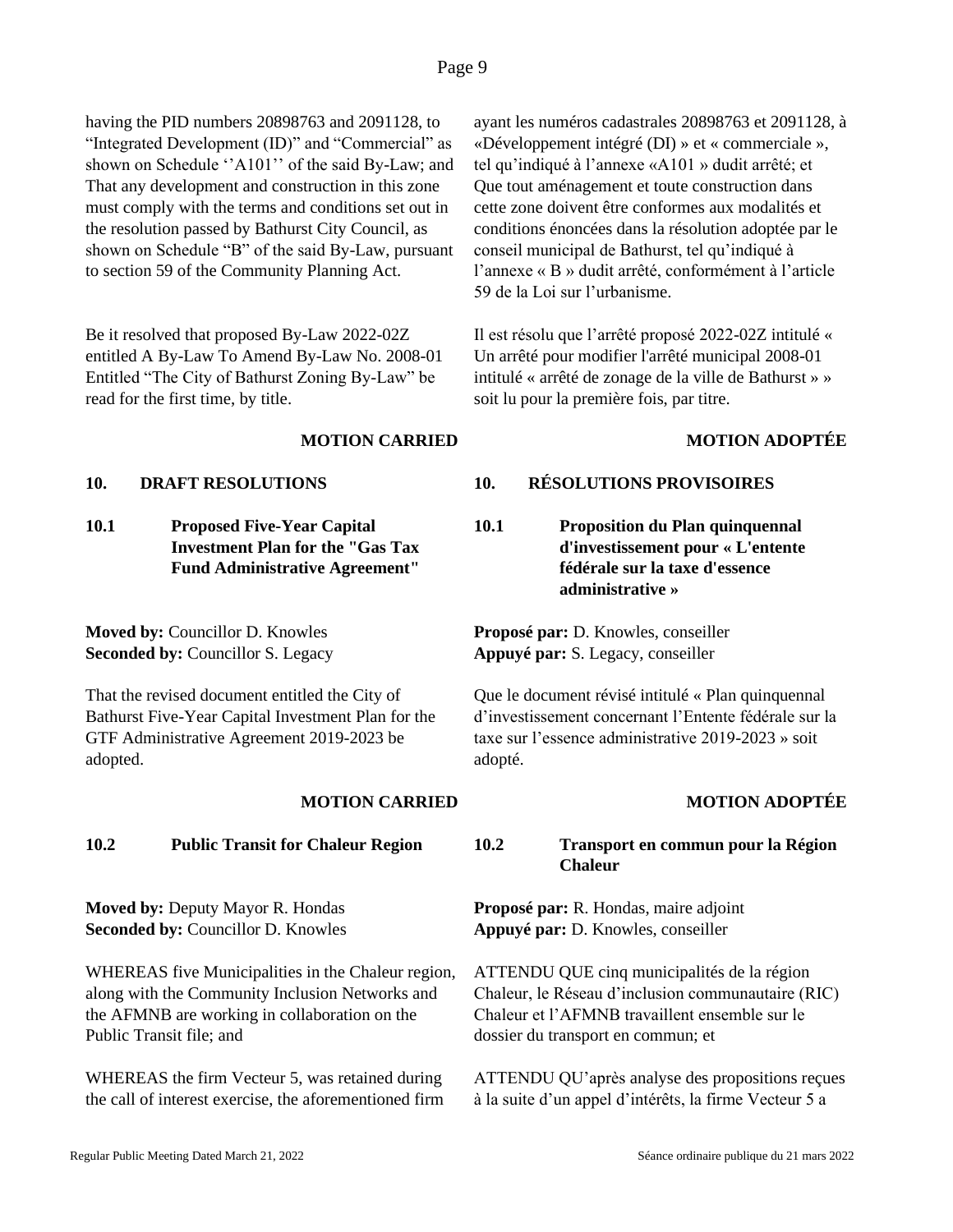being chosen to carry out a feasibility study, for the amount of \$50,000, plus HST; and

WHEREAS the AFMNB, in collaboration with the Community Inclusion Networks, submitted a financial request to the Rural Transit Solutions Fund for reimbursement of the feasibility study; and

WHEREAS the Regional Development Corporation, through the Community Development Fund, implemented a program reimbursing up to 50% of eligible expenses; and

WHEREAS the AFMNB determined the City of Bathurst's contribution is in the amount of \$16,000, plus HST.

NOW THEREFORE BE IT RESOLVED that Council of the City of Bathurst is prepared to contribute the amount of \$16,000 towards the feasibility study in the Public Transport file.

**Moved by:** Councillor S. Legacy **Seconded by:** Councillor J.-F. Leblanc

Be it Resolved that members of council authorize the City of Bathurst administration to distribute to Sentiers Bathurst Trails the amount of \$10,000 for the paving of a 300 m section of the trail connecting the Bathurst and Beresford trails.

été retenue pour réaliser une étude de faisabilité dont le montant s'élève à cinquante mille dollars (50 000,00 \$) plus TVH; et

ATTENDU QU'une demande de financement au *Fonds pour les solutions de transport en commun en milieu rural* a été préparée conjointement par le RIC et l'AFMNB; et

ATTENDU QUE la Société de développement régional, par le biais du Fonds de développement communautaire, offre un programme de financement jusqu'à hauteur de cinquante pour cent (50 %) des frais admissibles; et

ATTENDU QUE l'AFMNB a déterminé que la contribution en espèces demandée à la municipalité de Bathurst est de seize mille dollars (16 000,00 \$) plus TVH.

IL EST DONC RÉSOLU QUE le Conseil de la Ville de Bathurst soit disposé à contribuer à l'étude de faisabilité dans le dossier du transport en commun pour un montant de 16 000,00 \$.

# **MOTION CARRIED MOTION ADOPTÉE**

**10.3 Sentiers Bathurst Trails Upgrade 10.3 Améliorations au Sentiers Bathurst Trails**

> **Proposé par:** S. Legacy, conseiller **Appuyé par:** J.-F. Leblanc, conseiller

Il est résolu que les membres du conseil autorisent l'administration de la Ville de Bathurst à distribuer à Sentiers Bathurst Trails la somme de 10 000 \$ pour l'asphaltage d'une section de 300 m du sentier reliant les sentiers Bathurst et Beresford.

### **MOTION CARRIED MOTION ADOPTÉE**

### **11. NEW BUSINESS 11. AFFAIRES NOUVELLES**

No new business was discussed. Aucune affaire nouvelle n'est discutée.

### **12. OLD BUSINESS 12. AFFAIRES COURANTES**